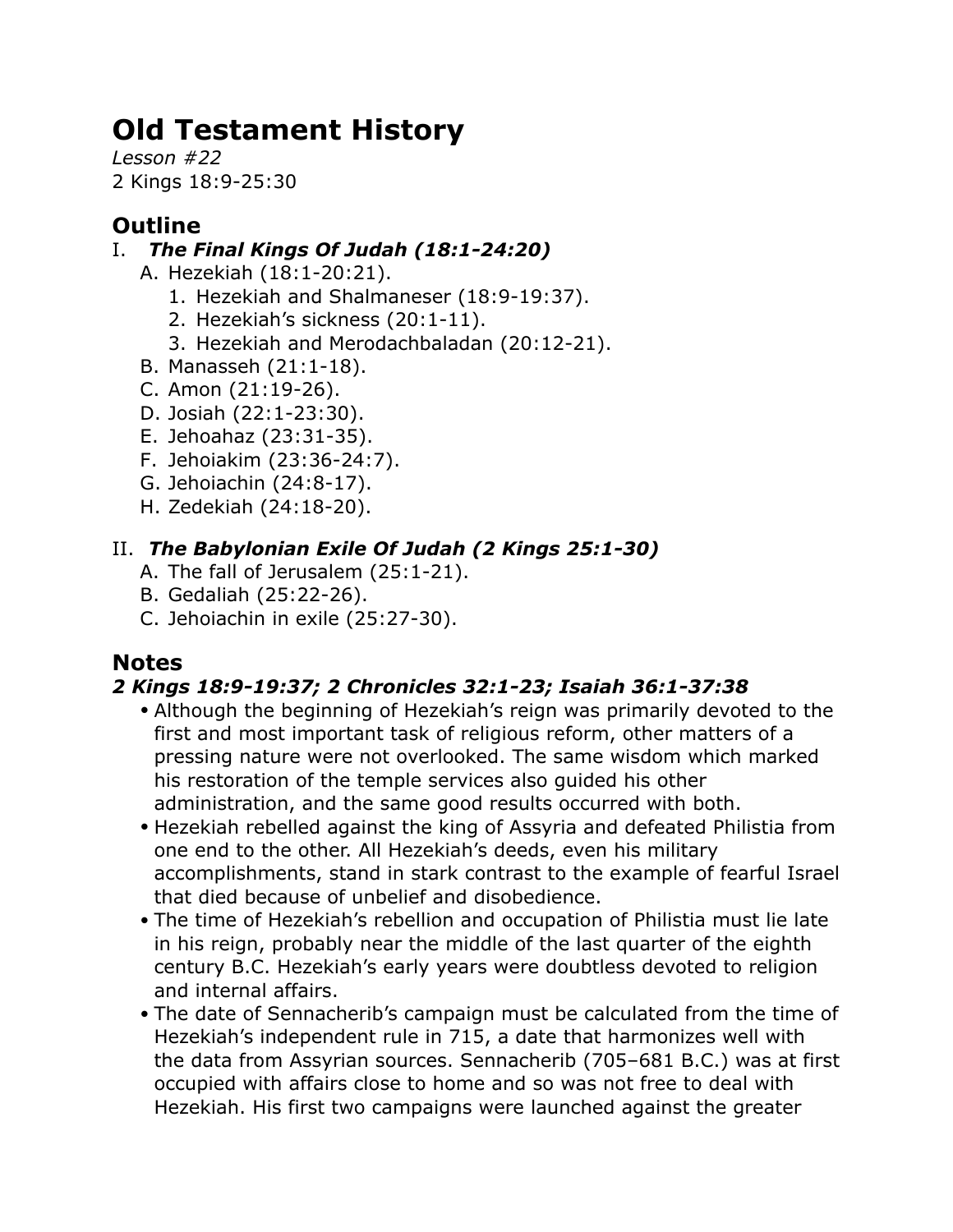problem, the continuing presence of Merodach-Baladan in Babylon and the strong Arameans, problems he inherited from his father. But having secured the empire in the south and east, Sennacherib was free to deal with the west, against which he launched his third campaign.

- Having taken Ashkelon and deported its king to Assyria, Sennacherib turned his attention inland in a thrust that would not only secure the key city of Lachish but would effectively separate the remaining Philistines and Judeans from Egyptian help.
- Hezekiah, feeling threatened by the presence of the Assyrians, made several preparations. First, he cut off the water supply for the besieging army. He filled in the upper pool and brought the water in through an aqueduct into a large reservoir between the upper and the lower city (cf. Isaiah 22:8-14). Second, he repaired all of the walls that were broken down. Third, he gathered his men and captains, assuring them that One greater than the Assyrians was with them.
- Overwhelmed by a sense of certain tragedy, he acted out of human weakness and sent a letter of submission to Sennacherib, indicating that he would agree to whatever terms of tribute Sennacherib would demand. In meeting Sennacherib's levy, Hezekiah went beyond the terms, emptying the coffers of both temple and palace and even stripping off the gold from the doors and door posts of the temple. Unfortunately, Hezekiah's generosity served only to whet Sennacherib's appetite. The king of Assyria took the money and turned around and invaded Judah anyway. Isaiah called the move "treachery" (Isaiah 33:1-8), for Assyria did not keep her promise.

#### *2 Kings 18:17-19:37*

- The Assyrian delegation came to the aqueduct of the Upper Pool, on the road to the Washerman's Field (cf. Isaiah 7:3). There they sent for Hezekiah, who sent three chief officials to deal with the three Assyrian delegates. There was perhaps no greater occasion in which faith in the unseen was put to a more severe test than in the conference between these men.
- The Assyrian message to Hezekiah was psychological warfare. Sennacherib's warning is given in two stages: in vss. 19-22 he pointed out that Hezekiah's tactics and trust were ill conceived; in vss. 23-25 he suggested that Hezekiah's supposed strengths were really weaknesses.
- Sennacherib's message was that faith in Egypt's power would be his ruin. Furthermore, he said that Hezekiah had removed all opportunities for people to worship so Hezekiah could repeal Sennacherib. Lastly, Sennacherib told Hezekiah that it was the Lord Himself who told him to attack and destroy Judah.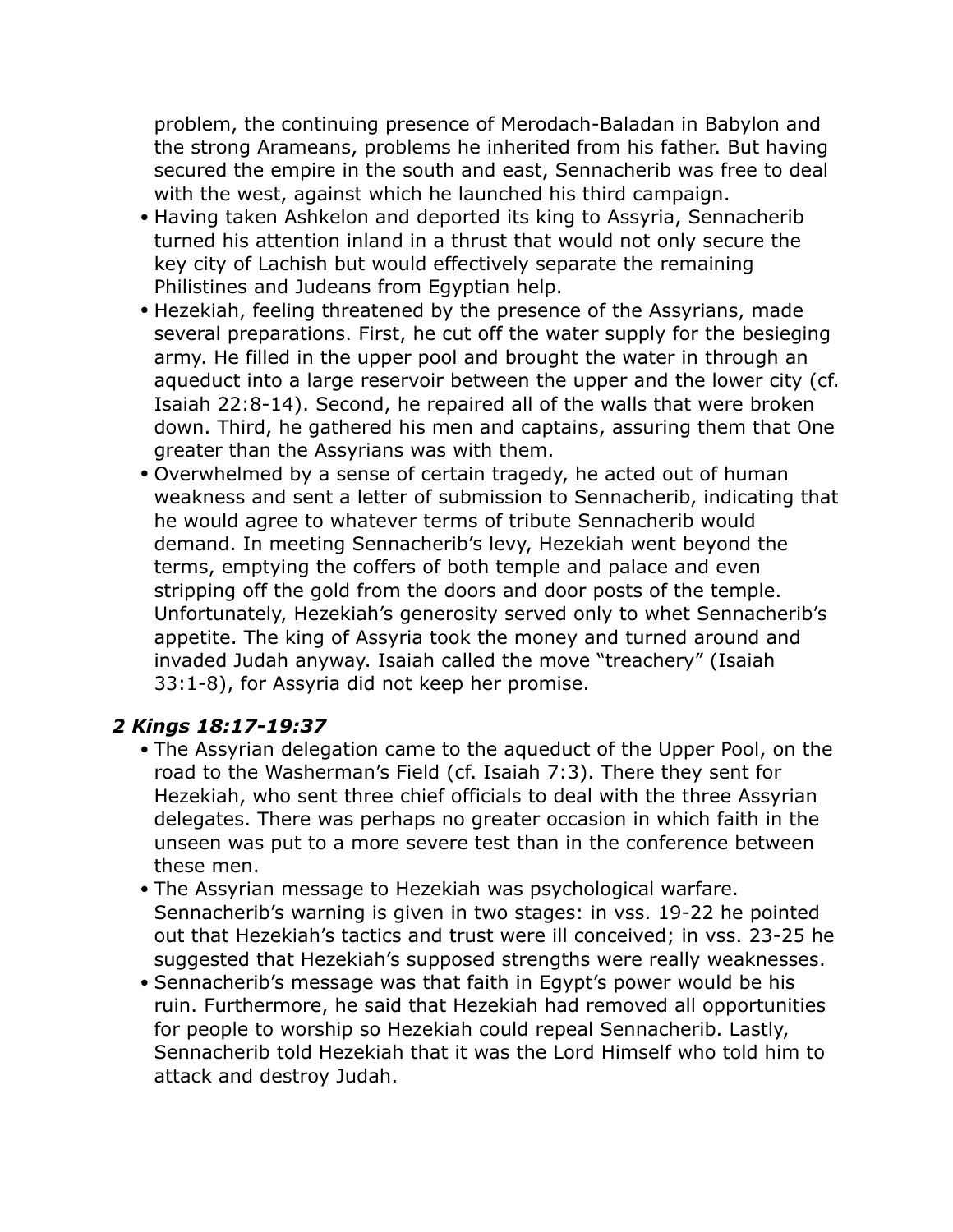- As the field commander continued his remarks, he shouted to the people that Hezekiah was not to be trusted. Hezekiah could not deliver them from the Assyrians, and the Lord would not do so. Rather than believing their king, they should align themselves with the "rising star" of Sennacherib.
- There was a tremendous contrast between the boastful Assyrian and the humble Hezekiah. When he heard the report of his delegation, he was filled with grief. Tearing his clothes and donning sackcloth, he went with heavy heart to the temple to pour out his soul before God. God's very name and reputation were at stake in this time of national crisis.
- Hezekiah's trust in God and confidence in Isaiah were not misplaced. Isaiah did have a message for the repentant Hezekiah. He was not to fear the blasphemous words of Sennacherib. Indeed, Sennacherib, rather than adding Jerusalem to his list of conquests, would himself be given a spirit of fearfulness, so that when distressing news came to him out of Assyria, he would give up the siege and head for home immediately.
- The Lord's answer was not long in coming. The major portion of that message is composed within a threefold message: (1) A reply to Sennacherib's boasting (vss. 21-28); (2) a sign for Hezekiah that God would deal with Sennacherib and deliver His people (vss. 29-31); and, (3) a declaration that Sennacherib would not even begin the battle of Jerusalem, let alone conquer it (vss. 32-34).
- That very night the prophetic word was fulfilled. As the Assyrian army slept, the angel of the Lord killed 185,000 of the soldiers. Having already just received alarming news from home (cf. vs. 7), and with his army now decisively depleted, Sennacherib broke camp and returned to Nineveh. Though he would yet fight another five campaigns, he would never again return to Judah. About 20 years later (681 B.C.), two of Sennacherib's own sons assassinated him and successfully escaped to Urartu. Another son, Esarhaddon (681-668), succeeded Sennacherib as king.

#### *2 Kings 20:1-21:26; 2 Chronicles 32:24-33:25; Isaiah 38:1-39:8*

- Taken at face value, the opening phrase seems to place the events of this chapter near the time of Sennacherib's invasion in 701 B.C. However, it is probably a general statement referring to some time in the reign of Hezekiah. Thus the events in these chapters are not recorded in their exact order, for Hezekiah's sickness occurred during the siege (cf. 20:6), and the visit from the Babylonian leaders followed his recovery.
- As Hezekiah lay sick, Isaiah was directed to go and tell him to set his house in order because his illness would be terminal. The announcement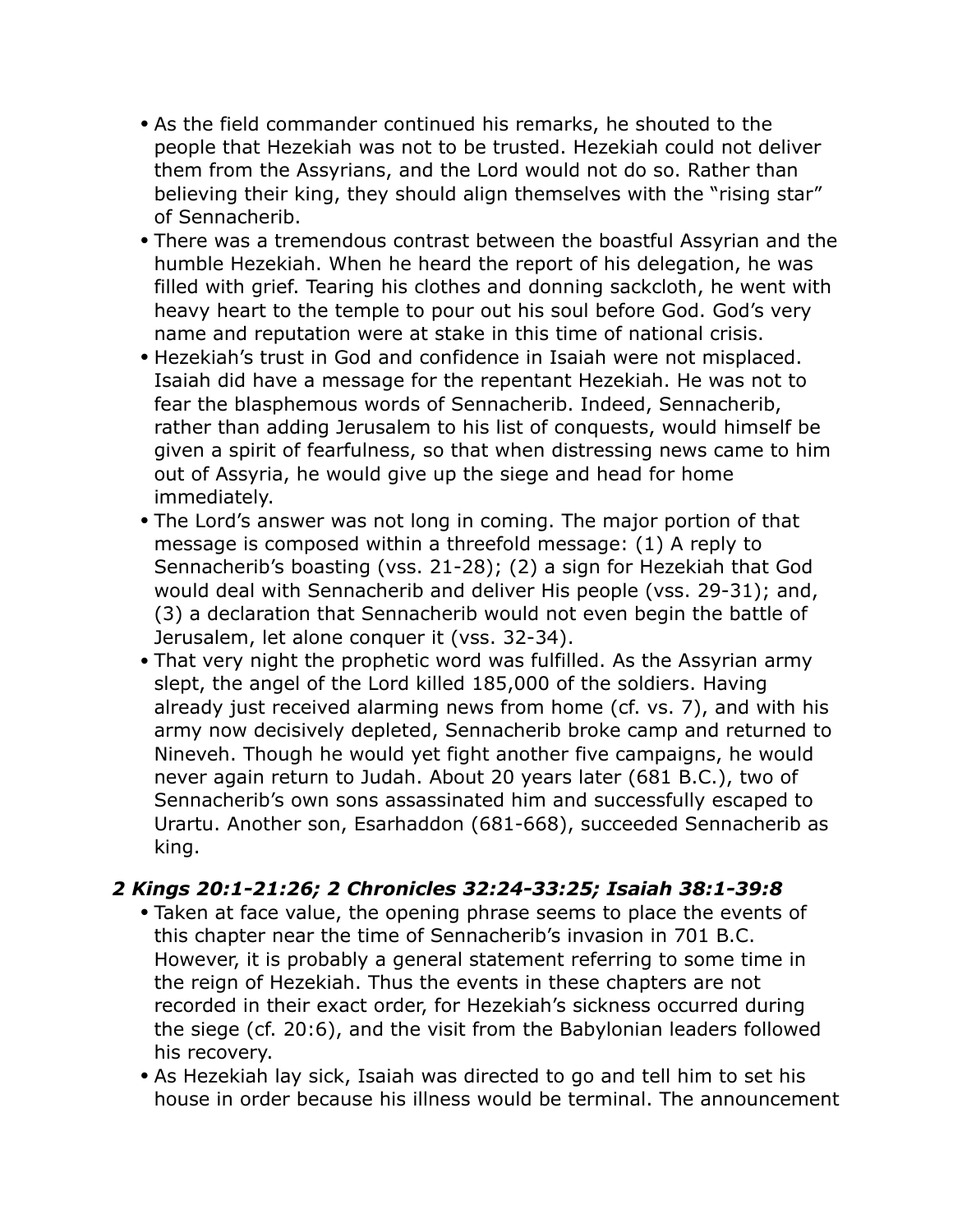produced great alarm in Hezekiah. After he prayed to God, Isaiah was sent back to him to tell him that God had given him 15 more years of life.

- Hezekiah asked for a confirmatory sign that what Isaiah had said was true. Isaiah asked Hezekiah whether the sun's shadow should go forward or return ten places. Hezekiah reasoned that going backward would be the greater sign, since that would contradict the natural processes. In accordance with Hezekiah's choice, Isaiah prayed to the Lord, and it came to pass.
- The author of Chronicles records that Hezekiah did not fully respond to God's kindness toward him. Rather, he became proud so that God's wrath came on him and his people, a judgment that was averted only when Hezekiah humbled himself and repented (2 Chronicles 32:25-26, 31).
- This part of Hezekiah's life reinforces the instructions of Jesus in Luke 18:1. We should always pray and not faint, for our heavenly Father wishes to bless us. When we look back on our lives, we undoubtedly have many instances of answered prayer. The lessons Hezekiah learned were of tremendous benefit to him during the years of the Assyrian invasion.
- The fame of Hezekiah's healing spread far and wide. Since Merodachbaladan was expelled from Babylon by 710 and did not get back there, except very briefly in 704 or 703, the evidence point very strongly to a date of no later than 711 for the arrival of his envoys at Jerusalem - subsequent to Hezekiah's illness. This shows that the placement of his sickness after the narrative of Sennacherib's invasion was due, not to chronological sequence, but to a shift of topic, which served some other purpose than a sequential order of events. From this standpoint Isaiah 39 forms an appropriate introduction to the subsequent chapters of Isaiah's prophecy, all of which were probably composed in the reign of Hezekiah's son, Manasseh. Chapter 40 presupposes the Babylonian captivity. The focus of attention is largely diverted from Assyria to the future crisis of Nebuchadnezzar's destruction of Jerusalem and deportation of the Jews.
- As Hezekiah would have told his guests about his miraculous healing and the retreating of the sun's shadow, he went beyond stories to impress them by showing them the vast store of riches contained in the palace. When the Babylonian embassy had left, Isaiah immediately confronted Hezekiah, who was still dazzled by the fact that he could have been so famous in Babylon. He freely told Isaiah all that had transpired. Rather than earning the prophet's commendation, Hezekiah drew his condemnation.Not only would the extent of Jerusalem's wealth now be known and desired by all (cf. Sennacherib's demands in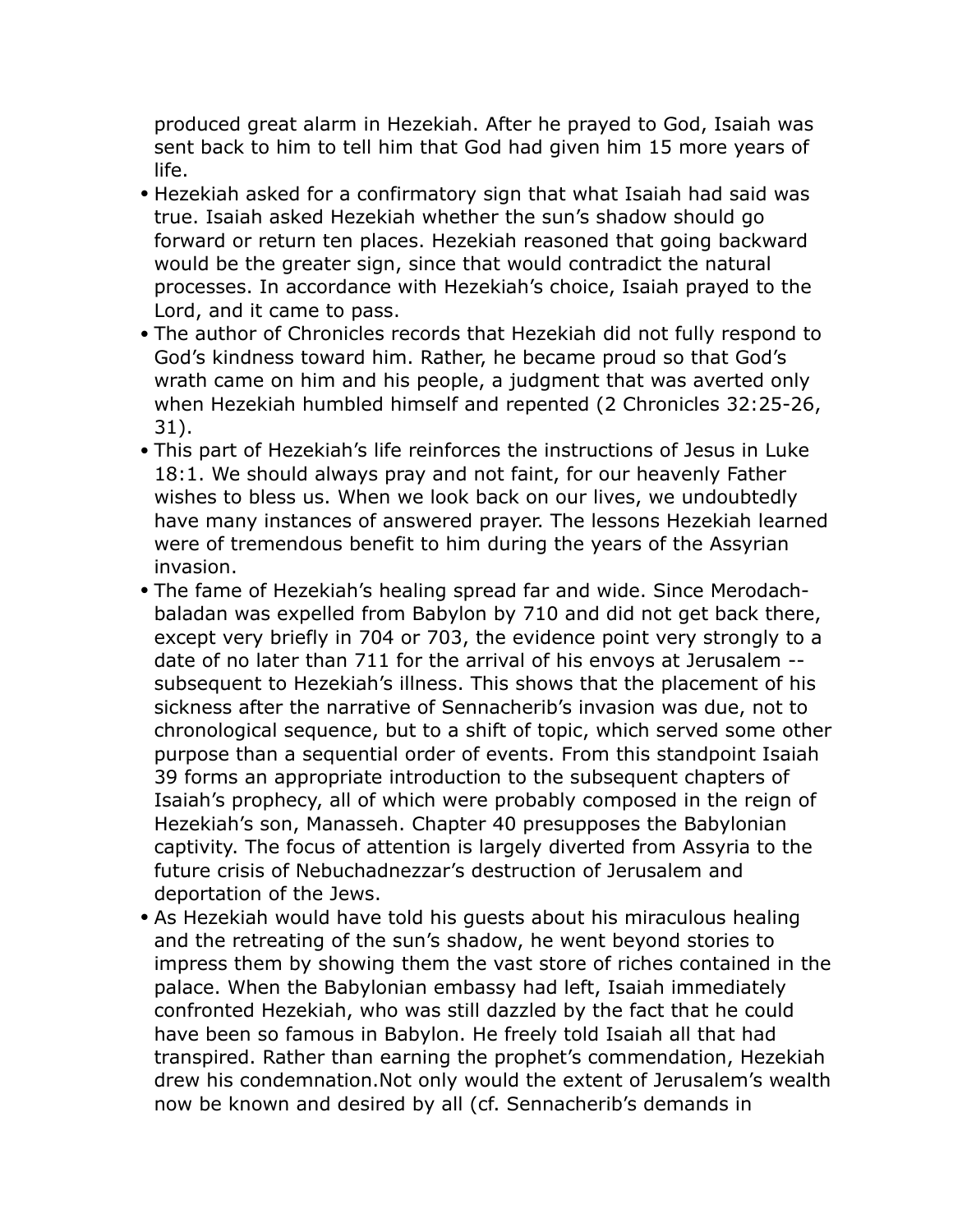18:13-16), but one day this same Babylon would invade the land and carry off its populace and all its treasures.

- Born soon after the crisis with Sargon, Manasseh must have seen God's great deliverance at Jerusalem. It would have taken great strength to resist temptation, but Manasseh was reckless and selfish. Upon his father's death, he soon plunged into every manner of spiritual wickedness. All of the idolatry of the past was not only brought back, but was taken to its highest level.
- One can hardly avoid the inference that these forms of idolatry were encouraged for the sake of the sins connected with them. Thus is involved not only religious, but mainly moral degeneracy. Prophets came to warn Judah of their doom, but they went unheeded. It is significant to note that the names of these divine messengers are not mentioned here. In truth, it was a time of martyrdom rather than preaching. Historians may have exaggerated in their accounts, such as Josephus recording that Manasseh killed some of the prophets everyday, and that Manasseh ordered Isaiah to be sawn in two. But the scriptures do record that Manasseh had filled Jerusalem with innocent blood.
- In figurative language, the desolation of Jerusalem would be as complete as that of Samaria and of the house of Ahab -- as it were, a razing to the ground, so that the builder might stretch over it the measuring line and apply the plummet, as if nothing had stood there. However, Manasseh did repent (2 Chronicles 33:11-19). It was not a shallow "fox-hole" conversion, for once back on the throne, he immediately began to repair the damage he had done. He had the longest reign of any Hebrew king, yet he accomplished almost nothing.
- The short reign of Amon was a replay of the earlier period of his father, Manasseh. The author of Kings notes simply that he was as evil as his father and so perpetuated all of Manasseh's earlier idolatry. The author of Chronicles (2 Chronicles 33:21-23) adds that Amon failed to humble himself but rather "increased his guilt." In 640 B.C., the wicked Amon was assassinated by his own officials who, in turn, were executed by the populace.

#### *2 Kings 22:1-23:23; 2 Chronicles 34:1-35:19*

- Because of Josiah's young age, he was probably tutored by godly men who would have informed him that the brightest memories of the royal house of Judah were associated with the names of David, Jehoshaphat, Joash, Uzziah, and Hezekiah, and that the times of greatest national prosperity had been those of faithful and earnest allegiance to God.
- First and foremost in the reign of Josiah was the measures of religious reformation. These comprise the preliminary abolition of idolatry, the repair of the temple, the discovery of the book of the law, and the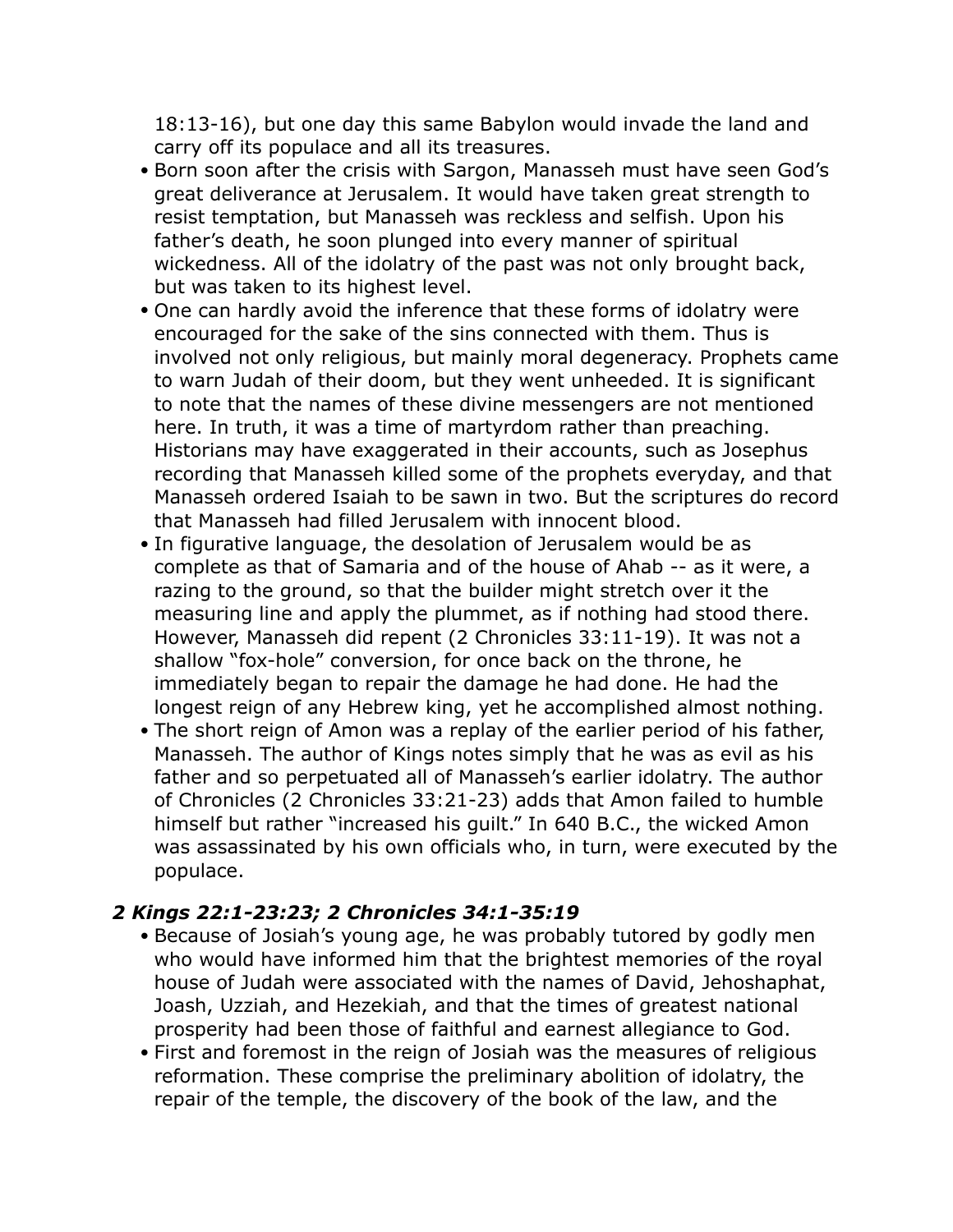national observation of the passover. The main topic in Kings is the religious reformation, while the main topic in Chronicles is the passover observance.

- Nearly 250 years had passed since the former restoration by Joash (2 Kings 12:4-16), and the temple must have suffered greatly under the idolatrous kings, especially during the late reigns of Manasseh and Amon. Because the restoration was along the same lines as the former under Joash, the accounts are similar.
- As with many religious revivals, the religious men around him were convicted about the need of restoration, but not the people. There is substantial confirmation of this fact from the prophets who describe the moral and religious condition of the people, and describe the superficial character of the reformation. Thus we can understand why the changes made could not avert the divine judgment from the nation -- only from their king.
- It was during the extensive repairs in the temple that a discovery was made of the greatest influence on the restoration of the nation. Josiah knew that he and the people had fallen woefully short of God's law. Evidently, everything that Josiah did was motivated more than just a wish to avert punishment. A solemn national "covenant" was made in the temple and the clearing of the land of idolatrous practices and the removal of the non-Levitical priesthood from office took place.

#### *2 Kings 23:29-36; 2 Chronicles 35:20; 36:5*

- Josiah's death at Megiddo can be attributed to his part in the complicated international events of the last quarter of the seventh century B.C. With the death of Ashurbanipal in 626, the already decaying Assyrian Empire began to crumble quickly. By 625 the Chaldean king Nabopolassar had been able to achieve independence for Babylon. From that point onward throughout the course of the next two decades, the Assyrian territory was systematically reduced, especially as Nabopolassar fought against Assyria. In 614 the capital of Assyria, Asshur, fell to the Medes. In 612 Nineveh itself fell to the coalition of Chaldeans, Medes, and Ummanmande, the surviving Assyrian forces under Ashur-u-ballit fleeing to Haran.
- Concerned with the rising power of the new Mesopotamian coalition, Egypt's Pharaoh, Neco, honored the previous diplomatic ties with Assyria. As Neco's predecessor, Psammetik I, had come to the aid of Assyria in 616 B.C., so Neco moved to join the surviving Assyrian forces under Ashur-u-ballit. It was to prevent this movement of Egyptian aid that Josiah deployed his forces in the Valley of Megiddo in 609. That action cost Josiah his life, though it did delay the Egyptian forces from linking with their Assyrian allies before Haran fell to the Chaldeans and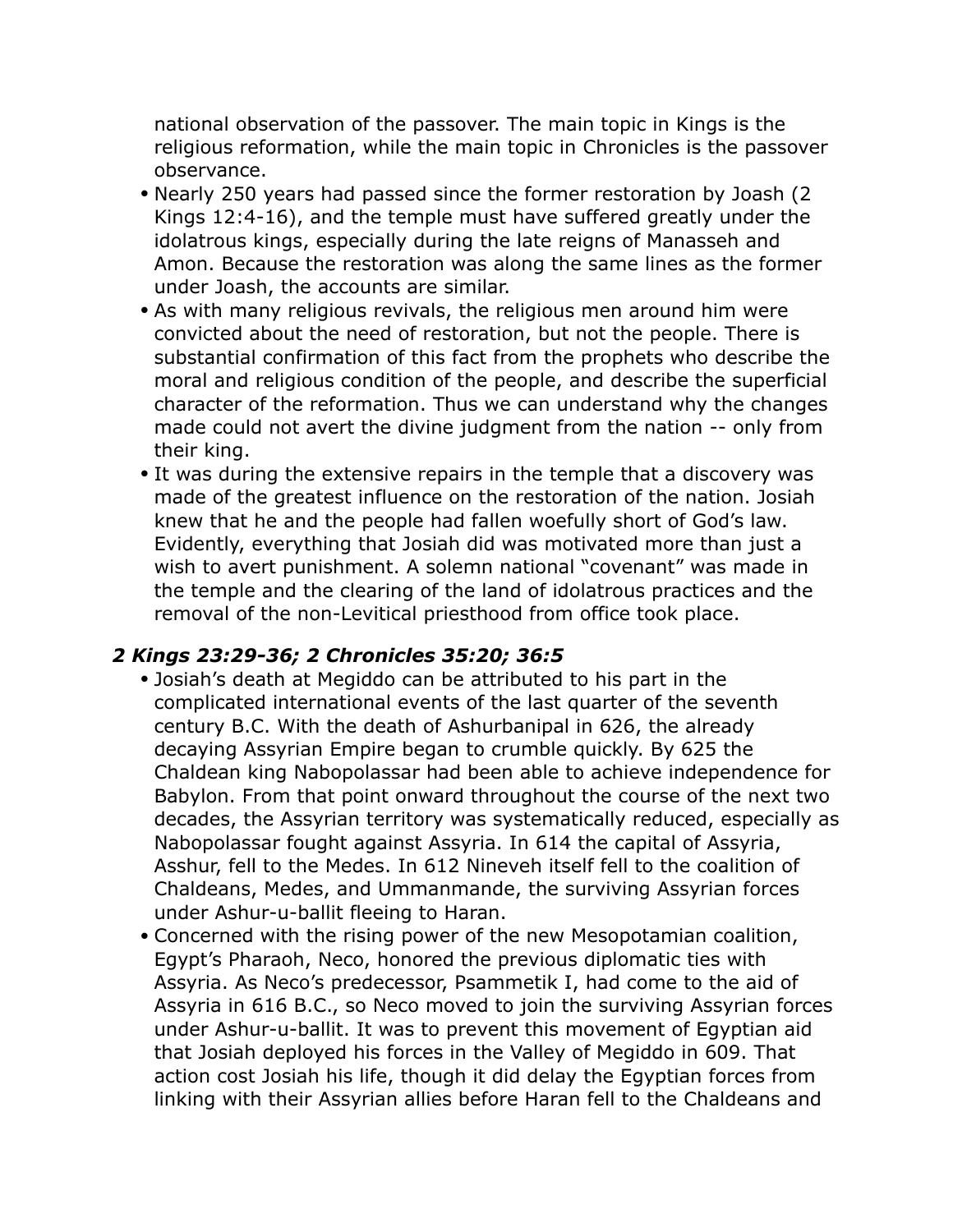Medes. A subsequent attempt to retake Haran failed completely; and the best Egypt could give the doomed Assyrians was a four-year standoff, the opposing armies facing each other at Carchemish, on the western Euphrates.

• The Chronicler (2 Chronicles 35:20-25) reports that Josiah had refused Neco's attempts to avoid the scene at Megiddo and rather, having disguised himself, had personally fought against the Egyptians until he was mortally wounded. He did not seek the will of the Lord; in fact, he deliberately disobeyed Gods' will. At that point Josiah was rushed back to Jerusalem where he was buried in his own tomb. Understandably he was lamented by all the people, including the prophet Jeremiah.

#### *2 Kings 24:1-25:30; 2 Chronicles 36:5-23*

- The reign of Jehoiakim was disastrous, and was in effect the beginning of the end. Jehoiakim's government was characterized by violence, oppression, and covetousness. While the land was impoverished, the king indulged in luxury and built magnificent palaces and upgraded towns by forced labor. Furthermore, the reformatory work of Josiah was replaced by a restoration of the former idolatry. As in previous reigns, it was connected with a complete demoralization of the people (Jeremiah 7:9-15; 17:2; 19:4-9; Ezekiel 8:9-18). This not only occurred among the people, but also among the priests and prophets (Jeremiah 23:9-14).
- After the final defeat of the combined Assyrian and Egyptian forces at Carchemish, Nebuchadnezzar overtook the remaining Egyptian forces at Hamath. In 605 B.C. Nebuchadnezzar defeated Jehoiakim and took temple treasures as well as the sons of prominent families, including Daniel, to Babylon (2 Chronicles 36:6-7; Daniel 1:1-3). Although Jehoiakim served Nebuchadnezzar for the next three years, he apparently awaited an opportunity to throw off the Babylonian yoke. When in 601 Neco turned back Nebuchadnezzar's forces at the Egyptian border, Jehoiakim assumed that his moment had arrived and so rebelled.
- In 597 B.C., with his father dead, Jehoiachin was faced with the awesome threat of the advancing armies of Nebuchadnezzar. Certainly he would get no help from Egypt, for Neco was in no position to challenge Nebuchadnezzar again. Nor did the young man have the spiritual maturity to be able to utilize godly wisdom. The armies of Nebuchadnezzar soon arrived and placed Jerusalem under a siege. At the appropriate time, Nebuchadnezzar himself appeared before the besieged city, to whom Jehoiachin, the royal family, and the officials of state made their surrender. Nebuchadnezzar took the rest of the treasures, as well as Jehoiachin and 10,000 of the princes, officers, and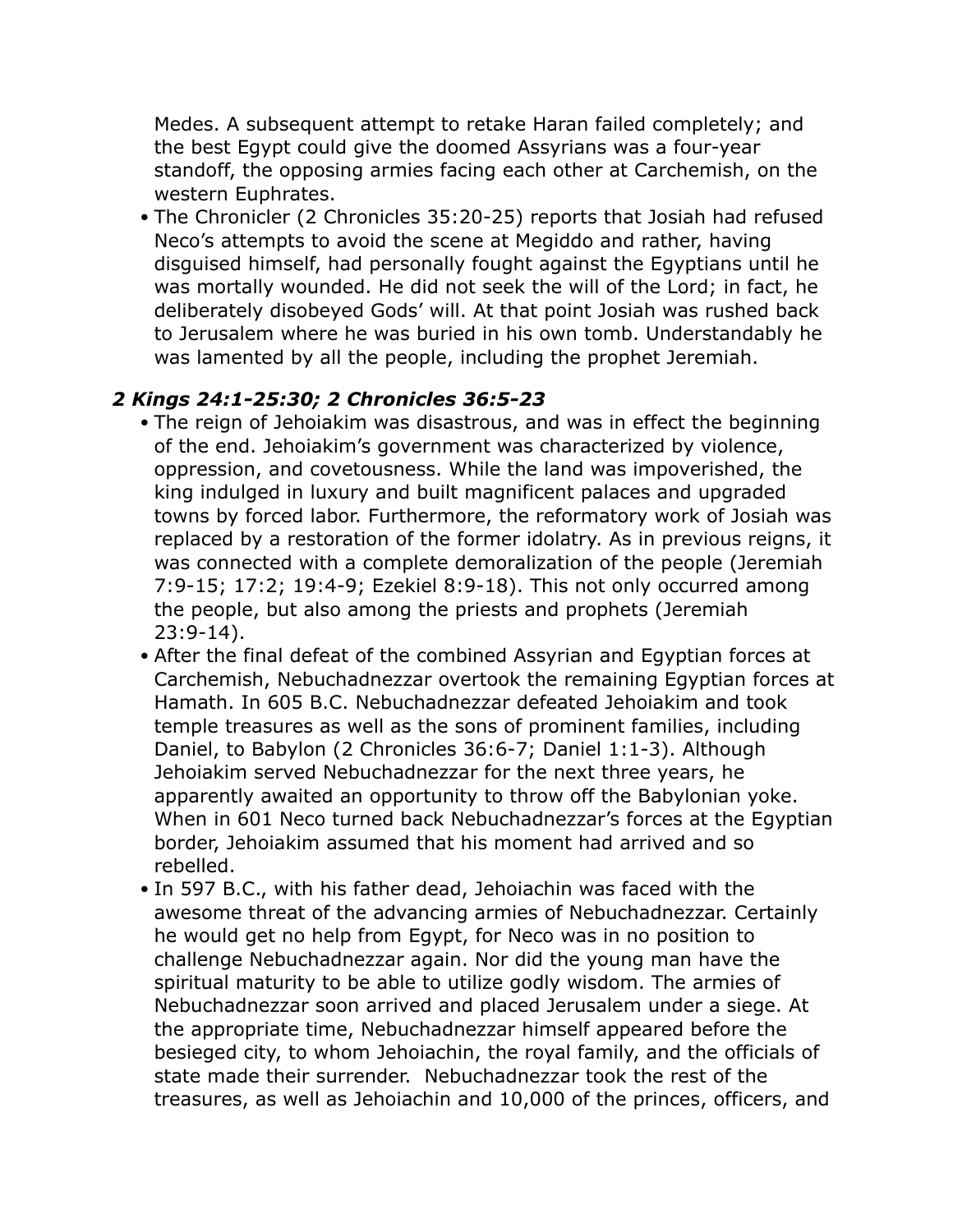prominent citizens to Babylon. Among those taken captive was the prophet Ezekiel.

- Late in 588 B.C., Zedekiah, like other Judean kings, was lured into the foolish mistake of rebelling against Babylon. There seems little doubt that his decision to do so was related to a renewed confidence in Egypt, on whom Israel and Judah had relied mistakenly so many times before. In 586 B.C. the Babylonians came again. They burned Jerusalem, tore down its walls, put out the eyes of Zedekiah, and carried him in chains to Babylon with 832 captives. Jeremiah (32:4-5; 34:1-7) and Ezekiel (12:13) both prophesied that Zedekiah would not escape. He would see the king of Babylon, but he would not see Babylon itself. All that was left in the land was a remnant of the poorest class of people (Jeremiah 52:28-30). Jeremiah graphically described the destruction of Jerusalem in Lamentations.
- It took the Babylonians a year and a half to subdue Jerusalem (January 15, 588-July 19, 586). In total, it took Nebuchadnezzar 20 years to destroy Jerusalem. He could have done it at first, had he wanted to. But he only wanted tribute. Daniel, whom he took to Babylon at the beginning of the 20 years, soon became Nebuchdnezzar's friend and adviser and may have had a restraining influence on him. In the end, it was Judah's persistence in making an alliance with Egypt that forced Nebuchadnezzar to destroy Jerusalem.
- The captivity of Judah by Babylon had been predicted 100 years before by Isaiah and Micah (Isaiah 39:6; Micah 4:10). Now that it was accomplished, Jeremiah predicted that it would last 70 years (Jeremiah 25:11-12; 29:10-14). Second Chronicles 36:20-21 says that the 70 years of captivity were calculated from the "sabbatical years" of captivity (Leviticus 25:1-7; 26:34; cf. Jeremiah 34:8-22).
- Gedaliah, whose father was a noted official (2 Kings 22:12), was made the Babylonian-designated governor over the newly-formed district. Many of the people went back to Jerusalem to live. Even Jeremiah at first went to Mizpah to assist Gedaliah (Jeremiah 40:6). Trouble soon arose, however, in a conspiracy hatched by Baalis, the Ammonite king (Jeremiah 40:13-15), and a young noble named Ishmael. Ishmael was successful in assassinating Gedaliah (cf. Jeremiah 41:1-3). Although Ishmael was dealt with severely by Johanan ben Kareah, he succeeded in escaping to Ammon (Jeremiah 41:11-15). Because the refugees feared reprisal for Gedaliah's murder, Johanan led a large contingent of them into Egypt, including Jeremiah, whom the fleeing Jews took along despite his warnings (Jeremiah 41:16-43:7). In 581 B.C., five years after the burning of Jerusalem, the Babylonians came again and took 745 more captives (Jeremiah 52:30).